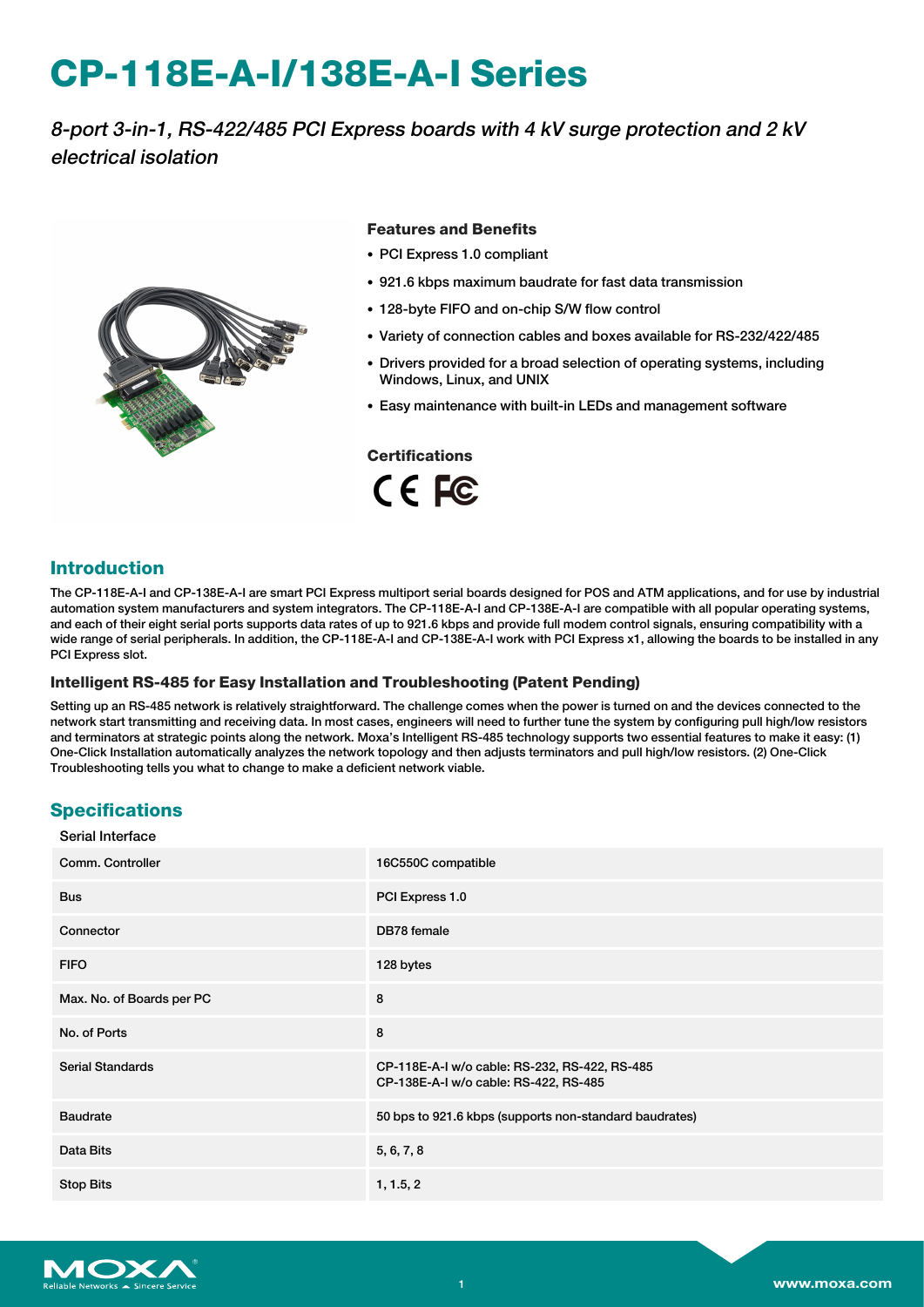| Parity                                 | None, Even, Odd, Space, Mark                                                                                                                                                                                                                                                   |
|----------------------------------------|--------------------------------------------------------------------------------------------------------------------------------------------------------------------------------------------------------------------------------------------------------------------------------|
| <b>Flow Control</b>                    | CP-118E-A-I w/o cable: None, RTS/CTS, XON/XOFF<br>CP-138E-A-I w/o cable: None, XON/XOFF                                                                                                                                                                                        |
| Isolation                              | 2 kV                                                                                                                                                                                                                                                                           |
| Surge                                  | 4 kV                                                                                                                                                                                                                                                                           |
| <b>Serial Signals</b>                  |                                                                                                                                                                                                                                                                                |
| <b>RS-232</b>                          | TxD, RxD, RTS, CTS, DTR, DSR, DCD, GND                                                                                                                                                                                                                                         |
| <b>RS-422</b>                          | $Tx+$ , $Tx-$ , $Rx+$ , $Rx-$ , $GND$                                                                                                                                                                                                                                          |
| <b>RS-485-4w</b>                       | $Tx+$ , $Tx-$ , $Rx+$ , $Rx-$ , $GND$                                                                                                                                                                                                                                          |
| <b>RS-485-2w</b>                       | Data+, Data-, GND                                                                                                                                                                                                                                                              |
| <b>DIP Switch Configuration</b>        |                                                                                                                                                                                                                                                                                |
| Serial Interface                       | CP-118E-A-I w/o cable: RS-232/422/485<br>CP-138E-A-I w/o cable: RS-422/485                                                                                                                                                                                                     |
| <b>Serial Software Features</b>        |                                                                                                                                                                                                                                                                                |
| <b>Windows Drivers</b>                 | DOS, Windows 95/98/ME/NT/2000, Windows XP/2003/Vista/2008/7/8/8.1/10 (x86/x64),<br>Windows 2008 R2/2012/2012 R2/2016/2019 (x64), Windows Embedded CE 5.0/6.0,<br><b>Windows XP Embedded</b>                                                                                    |
| <b>Linux Drivers</b>                   | Linux kernel 2.4.x, Linux kernel 2.6.x, Linux kernel 3.x, Linux kernel 4.x, Linux kernel 5.x                                                                                                                                                                                   |
| <b>UNIX Drivers</b>                    | Solaris 10, UnixWare 7, SCO OpenServer 5, SCO OpenServer 6                                                                                                                                                                                                                     |
| <b>Power Parameters</b>                |                                                                                                                                                                                                                                                                                |
| <b>Input Current</b>                   | 2,356 mA @ 3.3 VDC                                                                                                                                                                                                                                                             |
| <b>Physical Characteristics</b>        |                                                                                                                                                                                                                                                                                |
| <b>Dimensions</b>                      | 107 x 136.9 mm (4.21 x 5.39 in)                                                                                                                                                                                                                                                |
| Weight                                 | 139.7 g (0.31 lb)                                                                                                                                                                                                                                                              |
| <b>LED</b> Interface                   |                                                                                                                                                                                                                                                                                |
| <b>LED Indicators</b>                  | Built-in Tx, Rx LEDs for each port                                                                                                                                                                                                                                             |
| <b>Environmental Limits</b>            |                                                                                                                                                                                                                                                                                |
| <b>Operating Temperature</b>           | 0 to 55°C (32 to 131°F)                                                                                                                                                                                                                                                        |
| Storage Temperature (package included) | -20 to $85^{\circ}$ C (-4 to 185 $^{\circ}$ F)                                                                                                                                                                                                                                 |
| <b>Ambient Relative Humidity</b>       | 5 to 95% (non-condensing)                                                                                                                                                                                                                                                      |
| <b>Standards and Certifications</b>    |                                                                                                                                                                                                                                                                                |
| <b>EMC</b>                             | EN 55032/35                                                                                                                                                                                                                                                                    |
| EMI                                    | CISPR 32, FCC Part 15B Class B                                                                                                                                                                                                                                                 |
| <b>EMS</b>                             | IEC 61000-4-2 ESD: Contact: 4 kV; Air: 8 kV<br>IEC 61000-4-3 RS: 80 MHz to 1 GHz: 3 V/m<br>IEC 61000-4-4 EFT: Power: 1 kV; Signal: 0.5 kV<br>IEC 61000-4-5 Surge: Power: 2 kV; Signal: 4 kV<br>IEC 61000-4-6 CS: 150 kHz to 80 MHz: 3 V/m; Signal: 3 V/m<br>IEC 61000-4-8 PFMF |

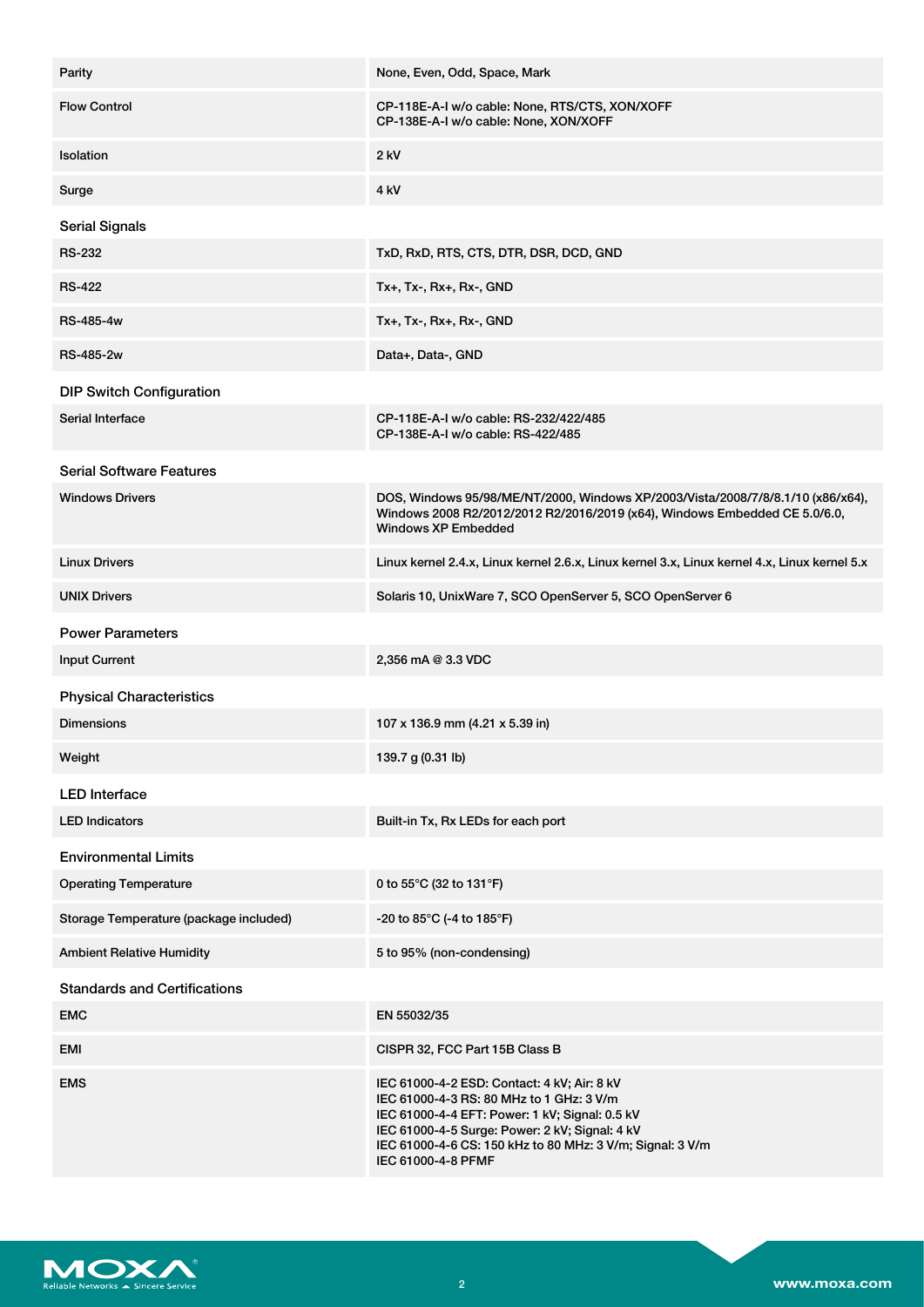#### Declaration

| <b>Green Product</b>   | RoHS, CRoHS, WEEE                                 |
|------------------------|---------------------------------------------------|
| <b>MTBF</b>            |                                                   |
| Time                   | 390,883 hrs<br>221,331 hrs                        |
| <b>Standards</b>       | Telcordia (Bellcore) Standard TR/SR               |
| Warranty               |                                                   |
| <b>Warranty Period</b> | 5 years                                           |
| <b>Details</b>         | See www.moxa.com/warranty                         |
| Package Contents       |                                                   |
| <b>Device</b>          | 1 x CP-118E-A-I/138E-A-I Series serial board      |
| <b>Documentation</b>   | 1 x quick installation guide<br>1 x warranty card |

## **Dimensions**

Unit: mm (inch)



# **Ordering Information**

| Model Name            | <b>Serial Standards</b> | No. of Serial Ports | <b>Isolation</b> |
|-----------------------|-------------------------|---------------------|------------------|
| CP-118E-A-I w/o cable | RS-232/422/485          | o                   | $2$ kV           |
| CP-138E-A-I w/o cable | RS-422/485              |                     | $2$ kV           |

## **Accessories (sold separately)**

### Cables

| CBL-M78M25x8-100 | M78 to 8 x DB25 male serial cable, 1 m |
|------------------|----------------------------------------|
| CBL-M78M9x8-100  | M78 to 8 x DB9 male serial cable, 1 m  |